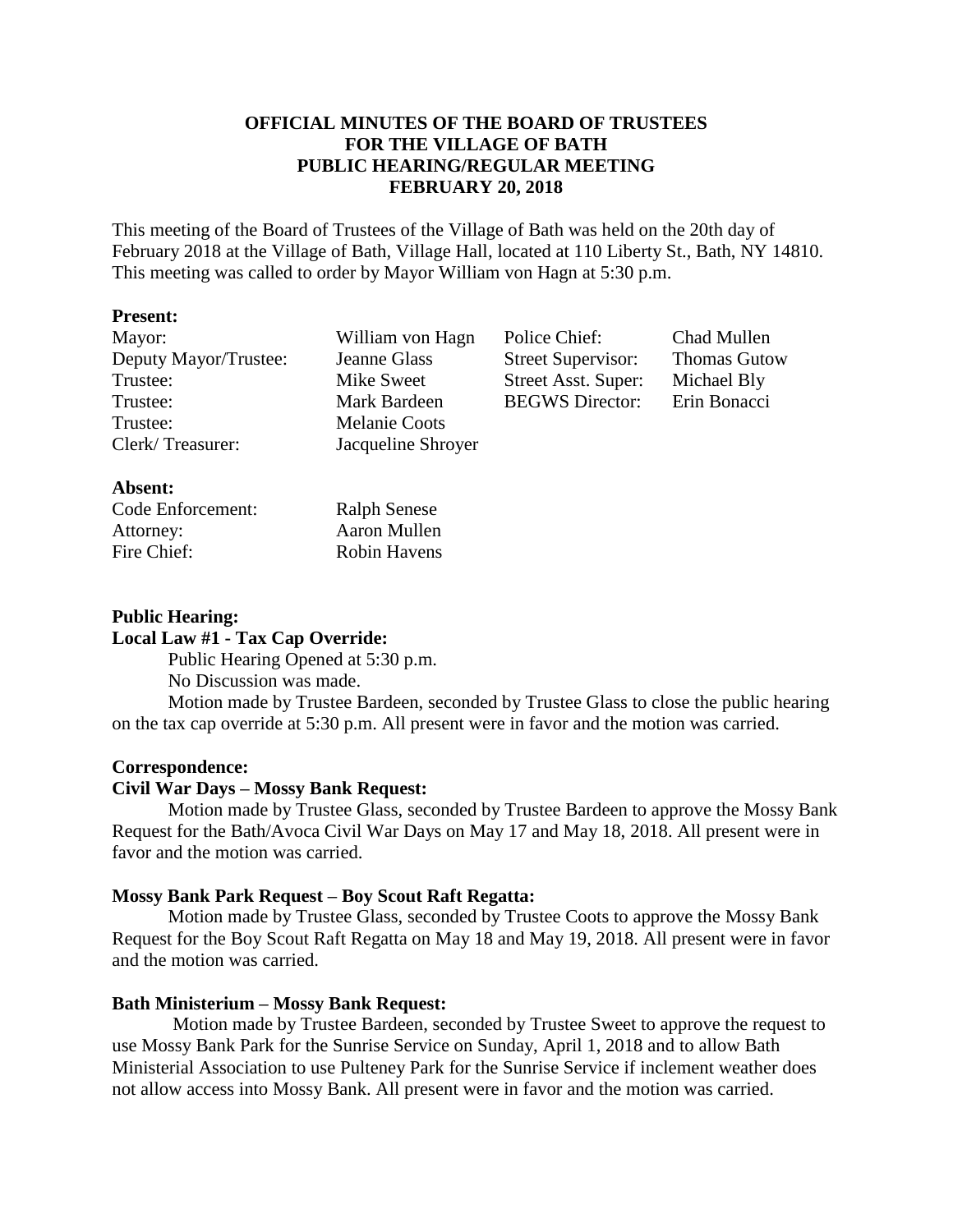#### **Bath Cinderella Softball – Softball Field by WWTP:**

Motion made by Trustee Coots, seconded by Trustee Glass to approve the request by the Bath Cinderella Softball League for the use the field next to the Waste Water Treatment Plant. The Softball League will supply a certificate of liability for insurance. All present were in favor and the motion was carried.

### **Audit of Bills:**

Motion made by Trustee Glass, seconded by Trustee Sweet to approve the payment of the Village bills in the amount of \$265,147.44. All present were in favor and the motion was carried.

#### **Department Head Reports:**

# **Thomas Gutow, Street Superintendent:**

Street Report was received.

#### **Chad Mullen, Police Chief:**

Police Report was received.

#### **Ralph Senese, Code Enforcement:** Code Enforcement Report was received.

#### **Robin Havens, Fire Chief:**

Fire Department Report was received.

#### **Erin Bonacci, BEGWS Director:**

BEGWS Minutes were received.

#### **Jacqueline Shroyer, Clerk/Treasurer Report:**

Clerk/Treasurer Report was received.

Motion made by Trustee Coots, seconded by Trustee Sweet to approve the following budget modifications:

Increase A3120.47 Police Dept - Uniforms - \$660.00 Increase A3389 State Aid Other Public Safety - \$660.00

Budget Transfer of \$1,059.35 from A3120.12 Police Department Anticipated Retirement to A3120.11 Police Department Personal Services Dispatch to cover a retirement buyout.

Increase A3501 Chips – 27,700.36 Increase A5110.2 Street Dept Equipment - \$25,000.00 Increase A5122.4 Consolidate Highway Improvement - \$2,700.36

All present were in favor and the motion was carried.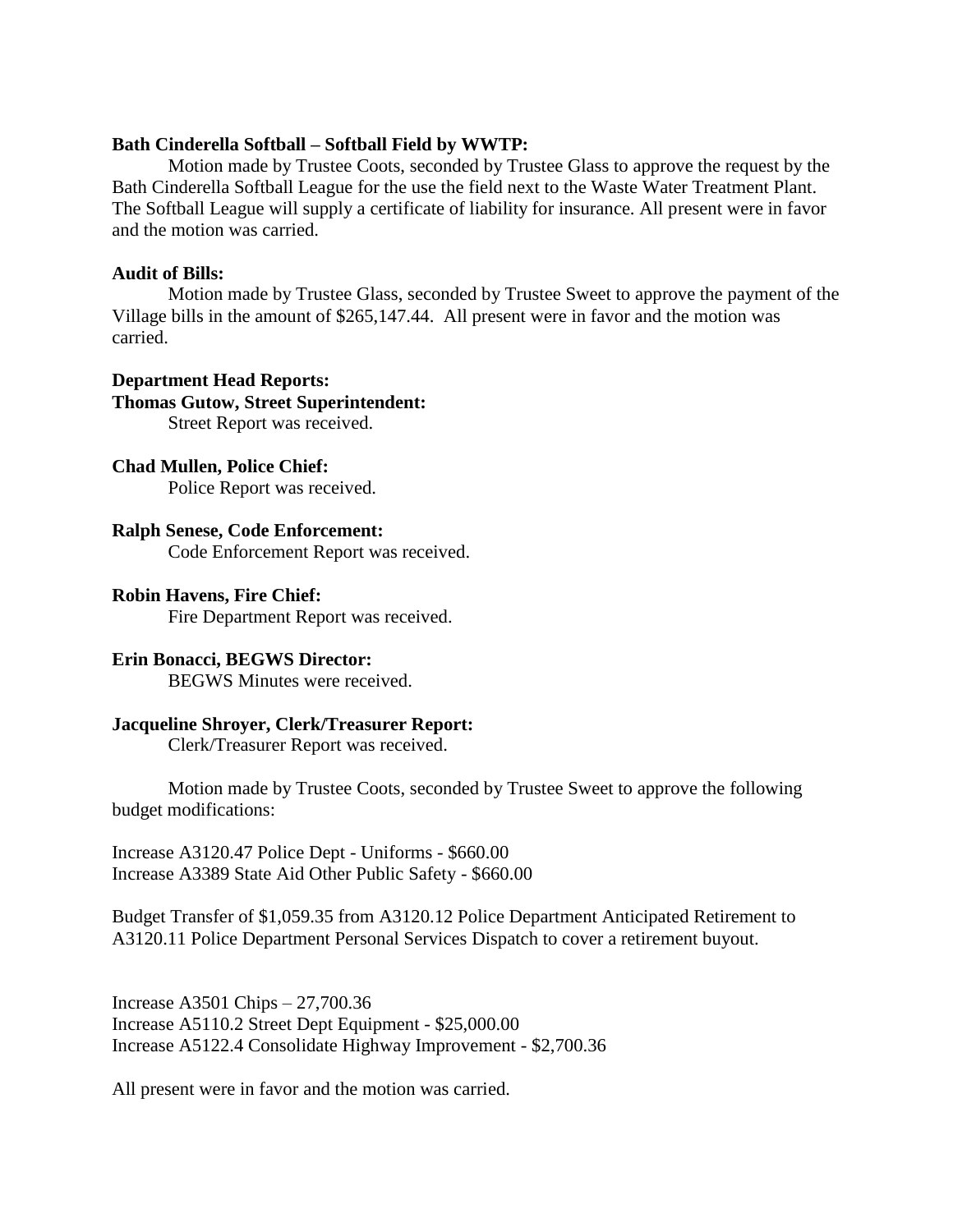#### **Committee Reports:**

#### **Trustee Glass:**

Motion made by Trustee Glass, seconded by Trustee Coots to appoint Scott Burg to the Mossy Bank Committee. All present were in favor and the motion was carried.

### **New Business:**

### **Local Law #1 – Tax Cap Override:**

Motion made by Trustee Glass, seconded by Trustee Bardeen to approve Local Law #1 of 2018 for the Tax Cap Override. All present were in favor and the motion was carried.

### **Street Superintendent – Albany Advocacy Day March:**

Motion made by Trustee Sweet, seconded by Trustee Coots to approve the Street Superintendent, Thomas Gutow, to attend the Advocacy Day on March 6, 2018 to March 7, 2018 in Albany. All present were in favor and the motion was carried.

### **Mowing Contract – Bill's Lawns and More:**

Motion made by Trustee Sweet, seconded by Trustee Coots to approve the mowing contract with Bill's Lawns and More for \$8,740.00 per year for 2 years. All present were in favor and the motion was carried.

### **Land Bank – Steuben County Resolution:**

Motion made by Trustee Sweet, seconded by Trustee Bardeen to appoint Mayor, William von Hagn, as a member to the Steuben County Land Bank for a two-year term commencing January 1, 2018 and expiring December 31, 2019. Mayor von Hagn abstained and the motion was carried.

### **Set First Budget Meeting:**

First Village of Bath Budget Meeting is set for Monday February 26, 2018 at 4:00 p.m.

### **Approve Bonadio Court Audit:**

Motion made by Trustee Sweet, seconded by Trustee Coots to approve the court audit that was completed by Bonadio & Co., LLP for the May 31, 2017 fiscal year end. All present were in favor and the motion was carried.

#### **Empire Access Contract:**

Motion made by Trustee Sweet, seconded by Trustee Bardeen to approve the Empire Access Contract for Telephone and Internet for 3 years with savings gleamed by the Village. All present were in favor and the motion was carried.

#### **Adjourn Regular Meeting/Executive Session:**

Motion made by Trustee Sweet, seconded by Trustee Coots to adjourn the regular meeting of the Board of Trustees of the Village of Bath at 6:25 p.m. to go into executive session for personnel and contracts. Chief of Police, Chad Mullen, was asked to stay for part of it. Clerk/Treasurer, Jacqueline Shroyer, stepped out for part of it. All present were in favor and the motion was carried.